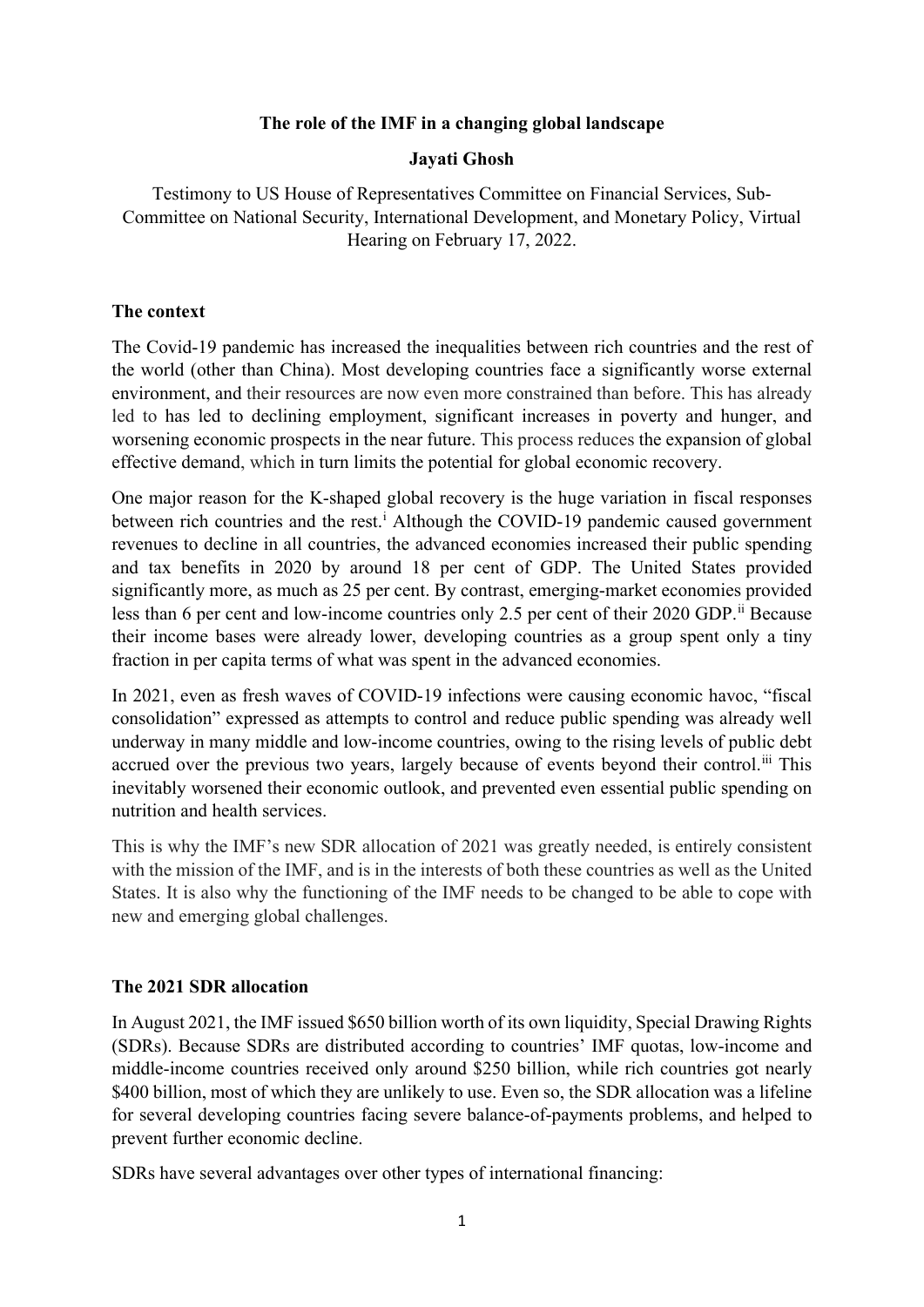- They do not add to countries' external debt burdens, which is a major plus point given the increase in public and sovereign debt in most countries during the pandemic. Unlike loans from the IMF and other multilateral lenders, they are non-conditional. This makes them similar to the liquidity expansion automatically available to governments in some advanced economies like the US. They are designed to enable them to be used to strengthen the economy; they do not entail forcing countries to adopt measures like fiscal retrenchment that can damage or reverse the possibilities of economic recovery
- It enables them to be used without adopting measures like fiscal retrenchment that can damage or reverse the possibilities of economic recovery.
- SDRs are accessible to all countries, including middle-income economies that may face balance-of-payments constraints but are excluded from other multilateral funding. This is critical because most measures adopted by the international community in the wake of the Covid-19 crisis have been directed only to low-income countries, whereas there has been a widespread increase in poverty and economic distress across the developing world, including in some middle-income countries. A large fraction of the world's poorest people live in these countries, and they have limited resources with which to deal with the poverty within their borders.
- SDRs are virtually costless to use. The interest rate to be paid to the IMF is below 0.1 per cent, so they require only a tiny additional fiscal spending when they are used. Most significantly, they do not impose any costs on taxpayers in other countries.

It is difficult to think of an easier way to provide external finance to countries that urgently require it.

What is most significant for forex-constrained developing countries is that SDRs add to their external reserves *even if they are not used*. This can play an important part in stabilizing and providing some cushion to the balance of payments of recipient countries. These additional SDRs provide precautionary reserves that serve an important role because of the greater volatility of international financial markets,. The increase in forex reserves can also improve their chances of accessing other forms of finance and reducing borrowing costs of recipient countries.

Of course, these SDRs can also be directly used in various ways. Since August 2021, at least 80 countries have used SDRs for these purposes:<sup>[iv](#page-8-3)</sup>

- 32 countries exchanged SDRs for hard currency to the tune of \$11.6 billion, presumably for increasing imports.
- 55 countries used SDRs to pay their IMF dues for \$6.5 billion, which reduced their debt burden and eased repayment concerns in general.
- 39 countries recorded SDRs in the government budget, equivalent to \$31.6 billion, presumably to spend on vaccination, health care and other priorities.

The use of SDRs has been significantly higher than after the 2009 allocation, and it has been more varied, reflecting the flexibility that SDRs provide. This has been crucial for these countries to cope with what has otherwise been an extremely harsh external economic environment, although the amounts are still inadequate to meet the requirement. Most of these uses occurred within three months of the SDR allocation, showing how urgently these resources were required.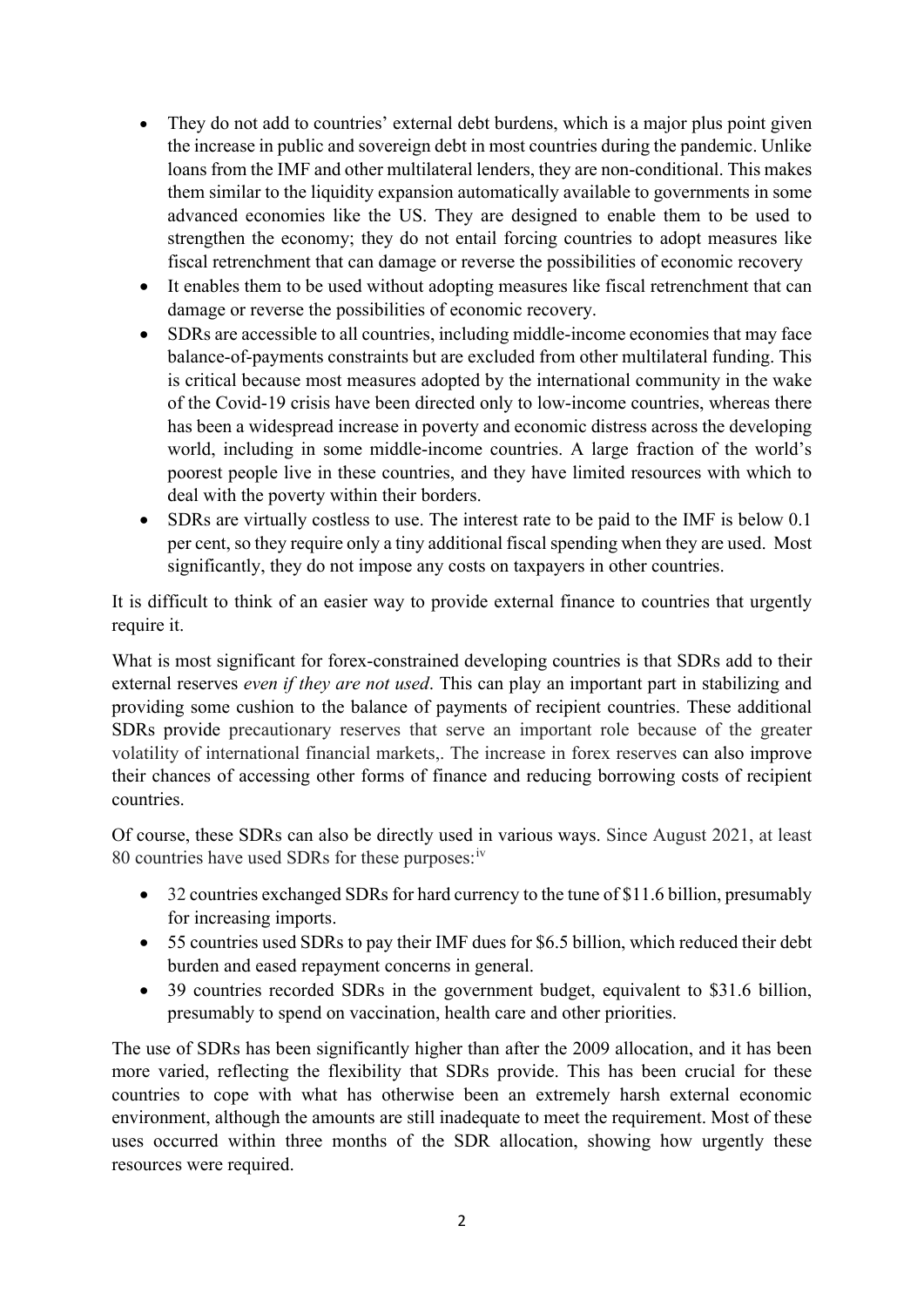It should also be noted that SDR expansion was and remains a crucial measure, because other forms of IMF financing have recently been tightened. In December 2021, the IMF repealed almost all of the flexible access limits on funding that it had introduced during the pandemic, including under the Rapid Financing Instrument introduced in March 2020.<sup>[v](#page-8-4)</sup> Yet the uneven K-shaped global recovery has meant that many countries remain in severe economic difficulties, which are likely to worsen as the US and other advanced economies move to tighten monetary policy.<sup>[vi](#page-8-5)</sup> There are soon likely to be many more countries requiring some form of external liquidity assistance because of such global processes that are not of their own making.

### **Impact on the global economy and on the US economy**

While the amounts of SDRs utilized so far may appear to be small, they have still played a critical role for the economies that have used them, and even these small increases have mitigated to some extent the extreme increases in global fiscal inequality noted above. This is clearly of great benefit to these economies; which is clearly important for economic justice and reducing global inequality in general. It also has a positive impact in terms of increasing demand in the global economy, which is critical for a sustained and viable economic recovery even in rich countries. And it is also important for geostrategic reasons, serving to reduce international social and political tensions that could spill over with unpleasant consequences.

Indeed, the US economy is also likely to have benefited indirectly through this SDR expansion, because of a revival of its own exports to the rest of the world. Figure 1 shows the monthly pattern of US exports, which increased very sharply in late 2021 in the months after the new SDR allocation, when developing countries were able to access these additional resources. Obviously, many factors played a role in this increase in US exports, but the enlargement of fiscal space and easing of balance of payments difficulties among some previously very constrained trading partners was also important. The importance of a wider global recovery that includes developing countries, for the future expansion of US exports (with all of its income and employment effects in the US) should not be underestimated.

Figures 2-4 provides some examples of changes in US exports to emerging markets and developing countries. In Ukraine, which has been facing severe balance of payments problems well before the current military crisis, and had a very low level of foreign exchange reserves before the new allocation, SDRs were used to repay the IMF so as to reduce its aggregate debt burden, exchanged for hard currency with which it could engage in essential imports, and for increased public spending on covid relief as well as capital expenditure and to cover the deficit without taking on more debt. The importance of such measures for the governments and for the economy and people of Ukraine should be obvious. But it is worth noting that the SDRs issue also enabled Ukraine to increase its imports, and this was in turn associated with a dramatic increase in imports from the US from September 2021 onwards. Similar trends are evident for the Philippines and DR Congo, which also face severe balance of payments constraints. Therefore, in addition to helping the countries that use the SDRs, such imports clearly benefit exporting segments of the US economy.

Figure 1: Exports of the US, 2018-2021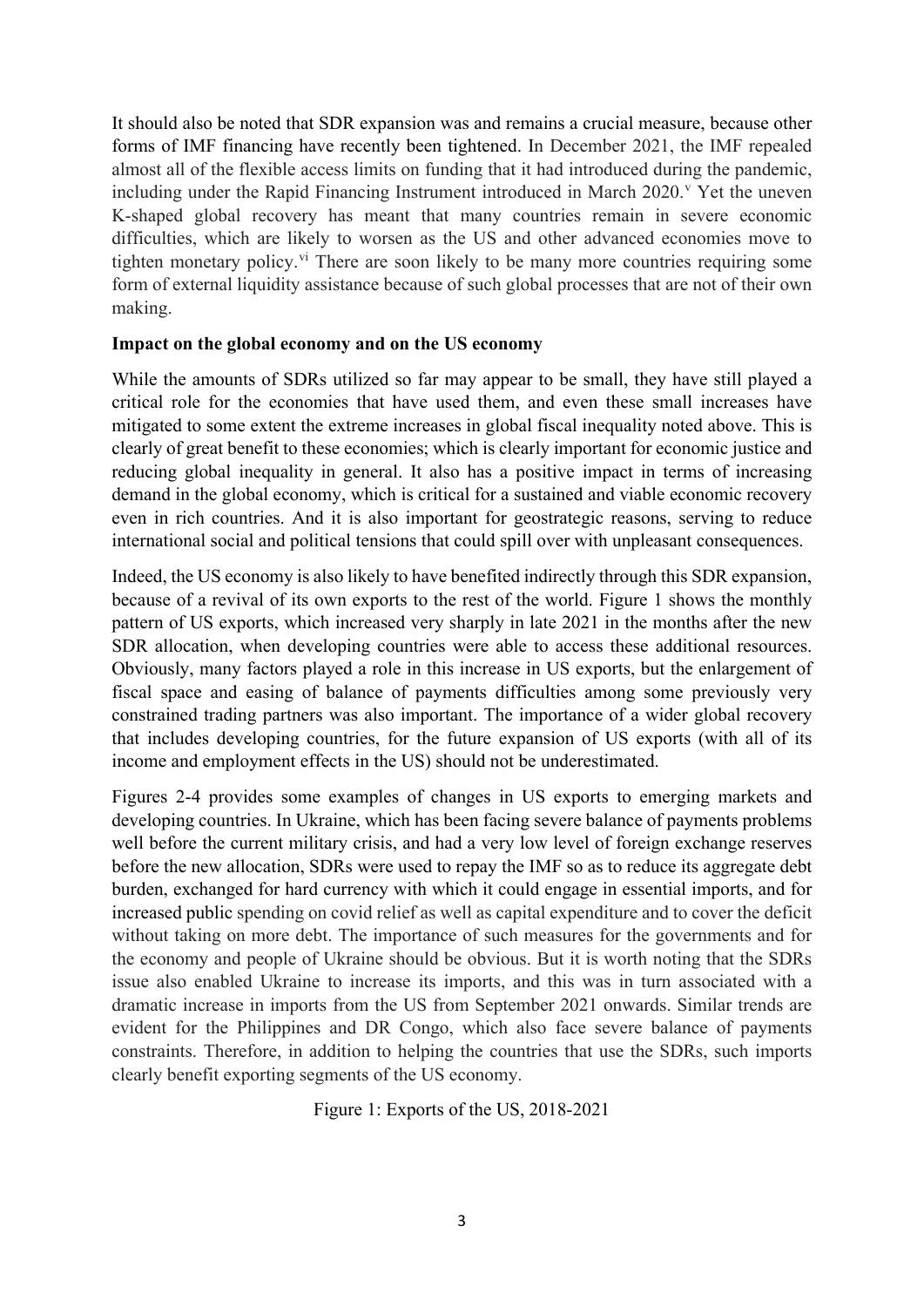

Source: U.S. Bureau of Economic Analysis





Source: U.S. Bureau of Economic Analysis

Figure 3: Exports of US to Philippines, 2019-2021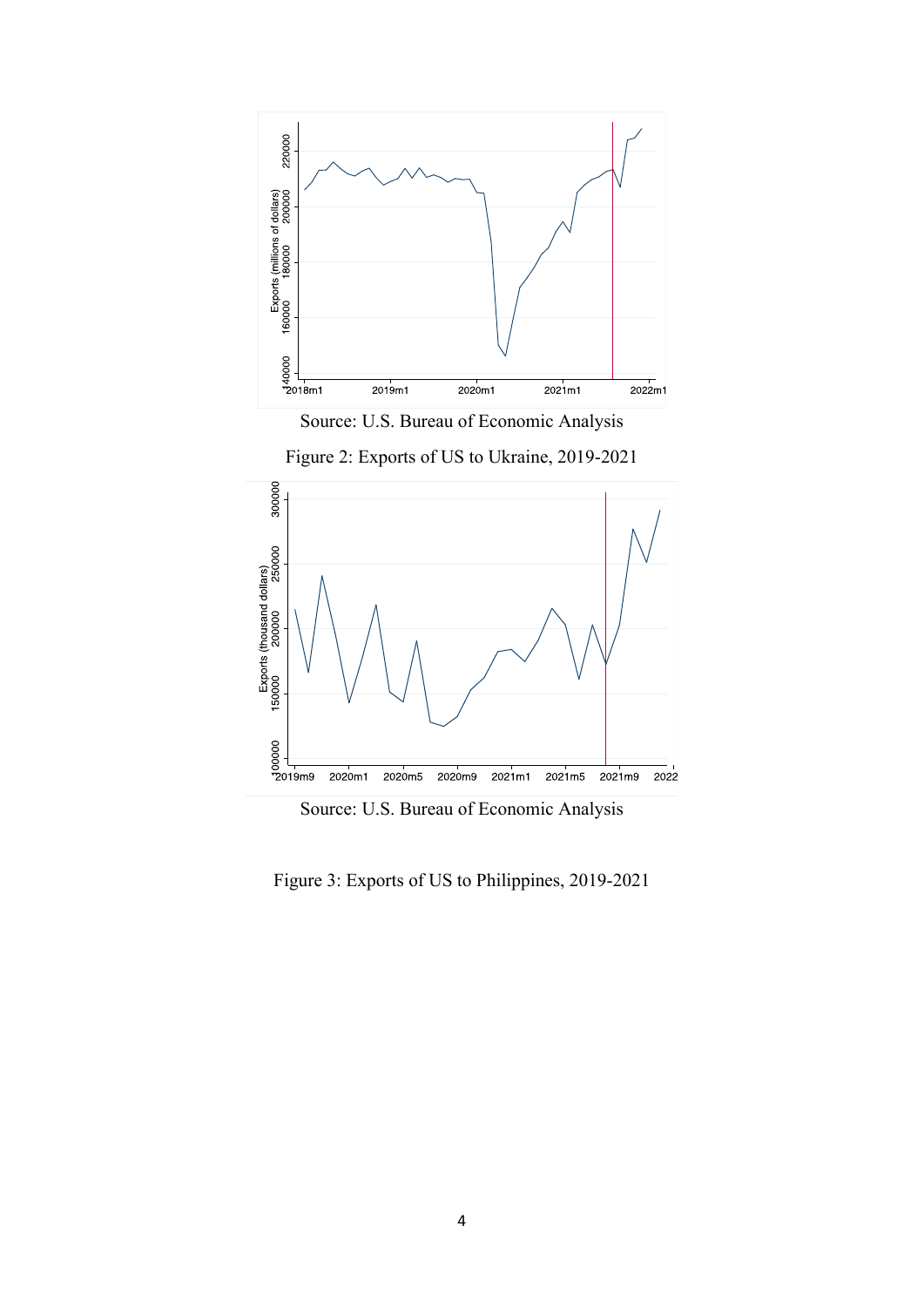

Source: U.S. Bureau of Economic Analysis

Figure 4: Exports of US to Democratic Republic of Congo, 2019-2021



Source: U.S. Bureau of Economic Analysis

There is therefore clearly a case for larger and more frequent SDR allocations. In addition to helping countries cope with the fallout of the pandemic, such allocations could be used to provide much needed climate finance to the developing world. It has been persuasively argued that an annual issuance of SDR 500 billion for a certain period could be provided to fund climate action.<sup>[vii](#page-8-6)</sup> Such regular SDR allocations would provide essential resources to bolster mitigation and adaptation efforts in countries where they are most needed, in a context in which advanced economies have not yet fulfilled even their relatively modest pledge at COP15 in 2009 to mobilize \$100 billion per year in climate finance for the developing world. In addition, the SDRs would provide some of the financing required to achieve the Sustainable Development Goals, which currently seem out of reach.

#### **Concerns about SDR allocations**

There is a concern that releasing so many SDRs into the global system would fuel global inflation, which is already seen as a concern. There are several arguments to be made against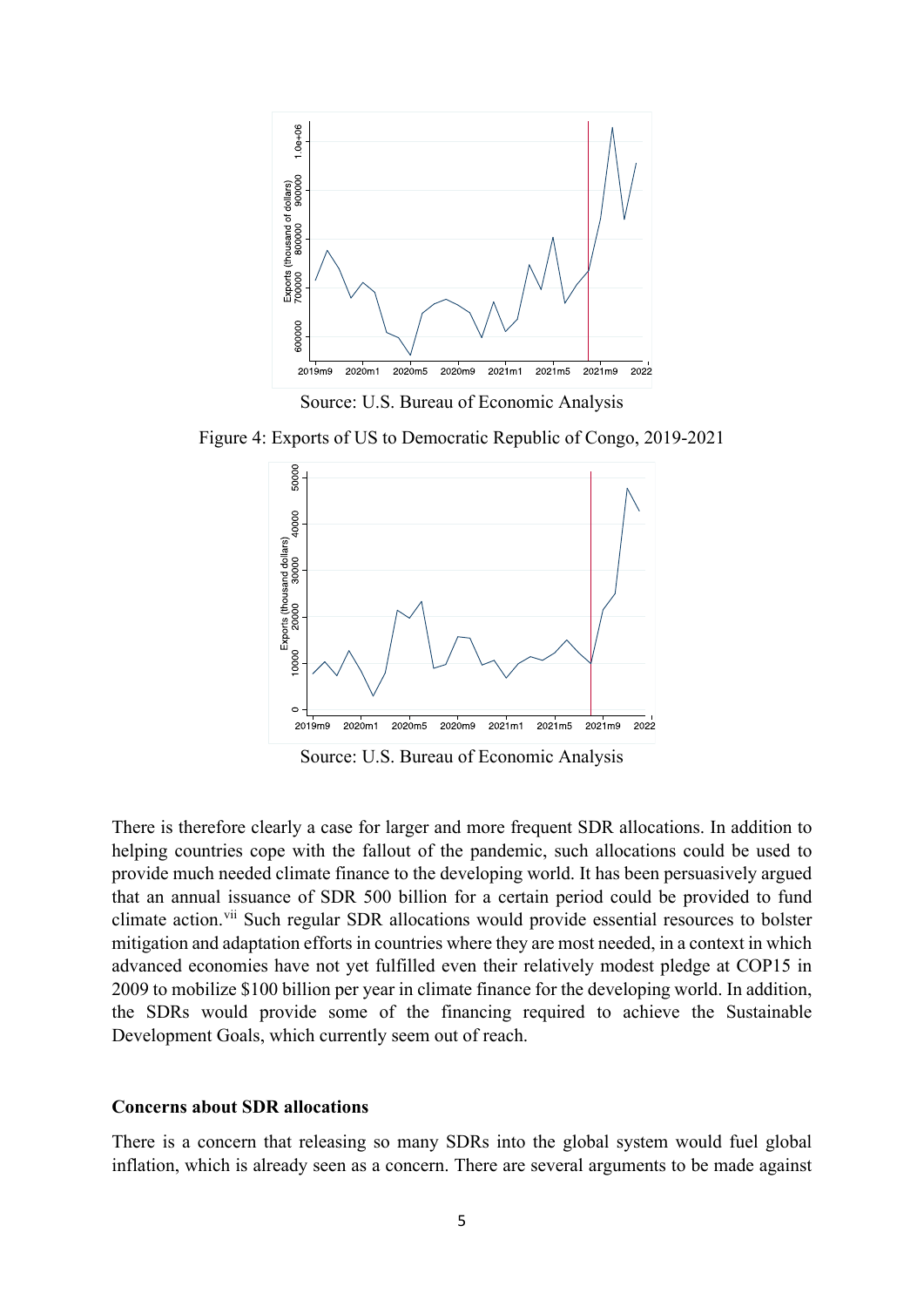this position. First, the proposed sums for SDR expansion are trivial compared to the increase in liquidity of as much as \$25 trillion fueled by the loose monetary policies in advanced economies since the 2008 global financial crisis.<sup>[viii](#page-8-7)</sup> Total SDRs in the world toady amount to only \$943 billion, which is just 7 per cent of the current global reserves of \$12.8 trillion.<sup>[ix](#page-8-8)</sup> Even if the share of SDRs in global reserves were limited to a certain proportion of international monetary reserves, say, 30-40 per cent, there is clearly significant scope for more issuance. Second, the SDRs allocated have rarely if ever been fully or even significantly used—most of the rich economies with global reserve currencies or surplus balance of payments positions find no need to draw on their SDR balances. Therefore, the actual liquidity released in the system tends to be a small fraction of the full new issuance. Third, there is a strong case for arguing that the current inflation is because of supply constraints and is cost-push determined, and should be handled accordingly. Therefore, attempts to use monetary restraint to control it would not address the root cause of the inflation even as they could damage prospects of recovery.

The other concern within some US policy circles is that SDRs could be used by countries currently facing US sanctions, allowing them access to foreign exchange and dollars in particular as a way out of the sanctions. But *none of the countries currently facing US sanctions of any kind (such as Iran, Russia and Syria) have used the new SDR allocation at all, largely because they are simply unable to do so* given the controls in international banking for any country that faces sanctions imposed by the Office of Foreign Assets Control (OFAC) of the US Treasury. In addition, the IMF does not recognize the governments of certain countries (such as Afghanistan, Myanmar, Sudan and Venezuela) and so they are also unable to use the SDRs that are listed in those countries' accounts. The question of whether such sanctions and lack of recognition are justified or even in the US' best interests is a separate and highly debatable matter; the point to note here is these governments are not able to utilize the SDRs even though they are formally available to them.

### **Recycling SDRs of rich countries that will not use them**

There is a strong argument in favor of finding ways to use the \$400 billion of SDRs allocated to rich countries that are unlikely to need them. While there are no costs to other countries if some countries do not utilize their additional SDR reserves, recycling SDRs could provide enormous benefits to the global economy, by enabling a more equitable and sustained recovery and causing a more widespread recovery of global demand.

As a result, how to recycle or re-channel existing SDRs has become an urgent question. The IMF's proposal to establish a \$50 billion ["Resilience and Sustainability Trust"](https://blogs.imf.org/2022/01/20/a-new-trust-to-help-countries-build-resilience-and-sustainability/) (RST) is one attempt to recycle SDRs held by rich economies towards developing countries. However, the current plan for the RST would deprive developing countries of many of the advantages of SDRs. To begin with, the amount committed so far is very small, reflecting real lack of ambition. What is more, unlike SDRs themselves which are a debt-free asset, the resources are to be provided in the form of debt that must be repaid (albeit at low interest rates). In addition, they will be subject to IMF conditionalities that have far too often proved hugely [counterproductive.](https://www.eurodad.org/unhealthy-conditions) The current plan limits the funds to be made available only to low-income countries or those currently under IMF programs, leaving out most of the developing world including the emerging markets. Overall, therefore, this proposal will at best have extremely limited impact, far too little to address the major financing challenges that currently exist. My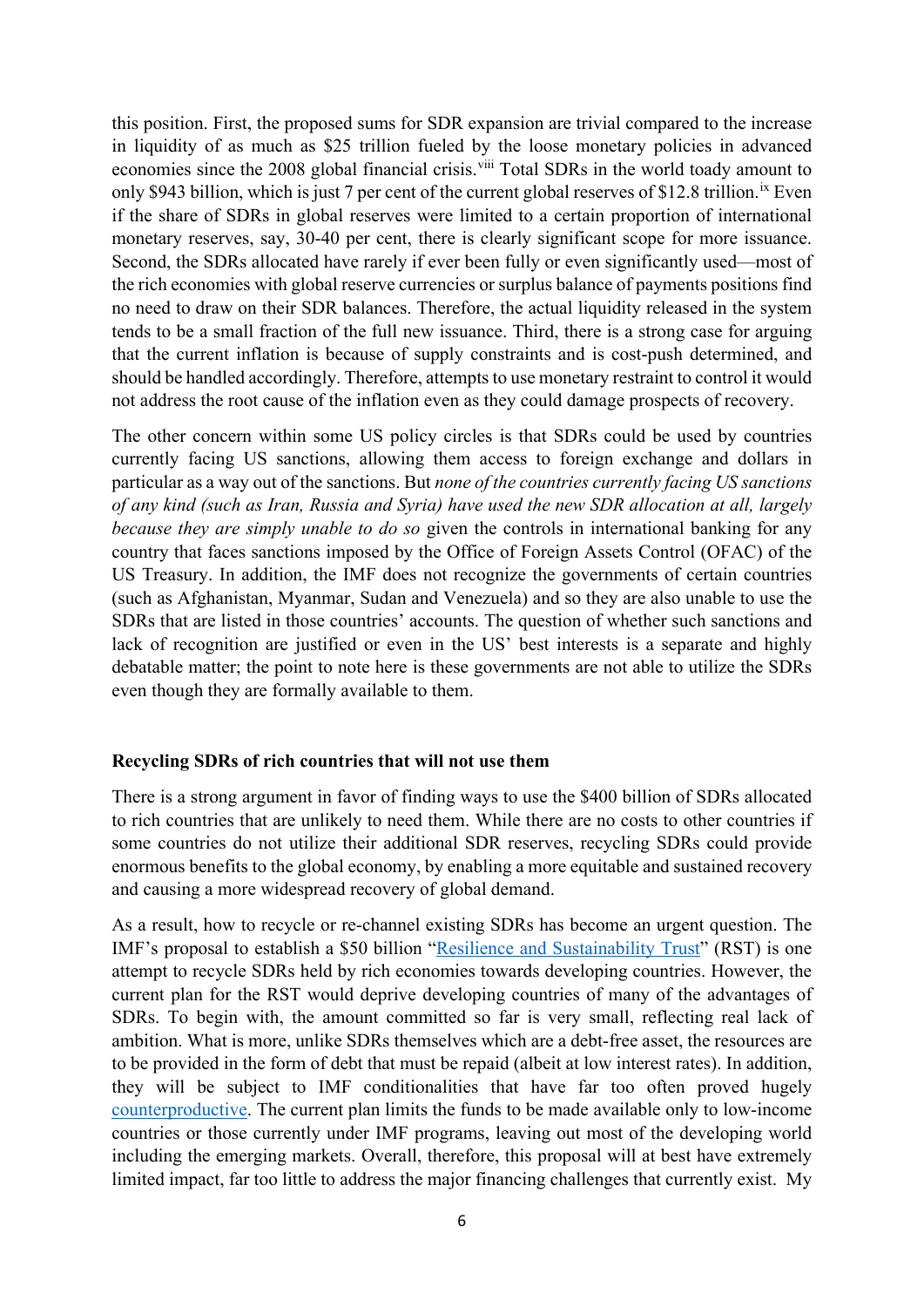comments, however, have suggested ways in which a Recycling Fund could easily be structured that would make it more effective. A large part of the funds channeled in this way should be debt-free, especially those provided to low income countries.

There are other means of recycling SDRs that should be considered. These should strive to maintain the features of SDRs that make them an attractive form of financing. That is, ideally they should be debt-free, accessible to middle incomes countries as well as low income countries, and include transparency and accountability safeguards on both providers and recipients. Conditionalities should not be of the kind traditionally associated with the IMF, but rather designed to ensure that the funds are used for urgent social and public helth purposes and for the climate transition.

One option is for rich countries to channel their SDRs to regional development banks, which are authorized to hold them. For example, institutions like the African Development Bank could use the SDRs to enlarge their capital base and provide developing countries with more climate finance and budgetary support for meeting the SDGs. Specifically for climate finance, there is a proposal (made by Avinash Persaud) to create a \$500 billion per year climate finance trust, funded by SDR issuance. The trust would auction funds to countries, with auctions based not on monetary returns but on climate action: successful bids would be those that promise the greatest likely reduction of greenhouse-gas emissions resulting from the proposed investment. There are other ways of using recycled SDRs

It has been argued that such initiatives are not part of the remit of the IMF. But with the world economy facing such crucial challenges, it is important not to be stuck in older categories that may not be relevant to the current context. The need for all international institutions to cooperate is greater than ever, and the IMF can play a critical role in assisting such cooperation, specifically when there are major financial implications.

# **Some concerns with current IMF practices:**

# **1. IMF Surcharges**

One policy of the IMF that is currently counterproductive even in terms of its own goals is the practice of imposing surcharges on some debtor countries. While the IMF's base lending rate is low, it imposes a hefty surcharge on countries whose debt to the IMF exceeds a certain amount, or who have been in debt for more than four years. This punishes countries that the IMF chose to provide large loans to and makes it harder for them to grow out of their debt because of the higher interest costs they are forced to pay. It also reduces their ability to engage in essential public spending necessary to halt the pandemic and reduce its adverse impact. For example, Argentina will have to spend US \$3.3 billion on surcharges from 2018 to 2023, which is 9 times what it would take to fully vaccinate every Argentine against COVID-19. $^{\circ}$  These surcharges are not just a problem for Argentina: the IMF's own estimates based on its WEO model suggest that "the number of surcharge-paying members would increase to 38 in FY 2024 and FY 2025, more than double the current level, and total surcharge income would increase by 50 percent".<sup>[xi](#page-8-10)</sup> All of this income comes to an unfair redistribution from countries that are already facing extreme balance of payments difficulties to the IMF.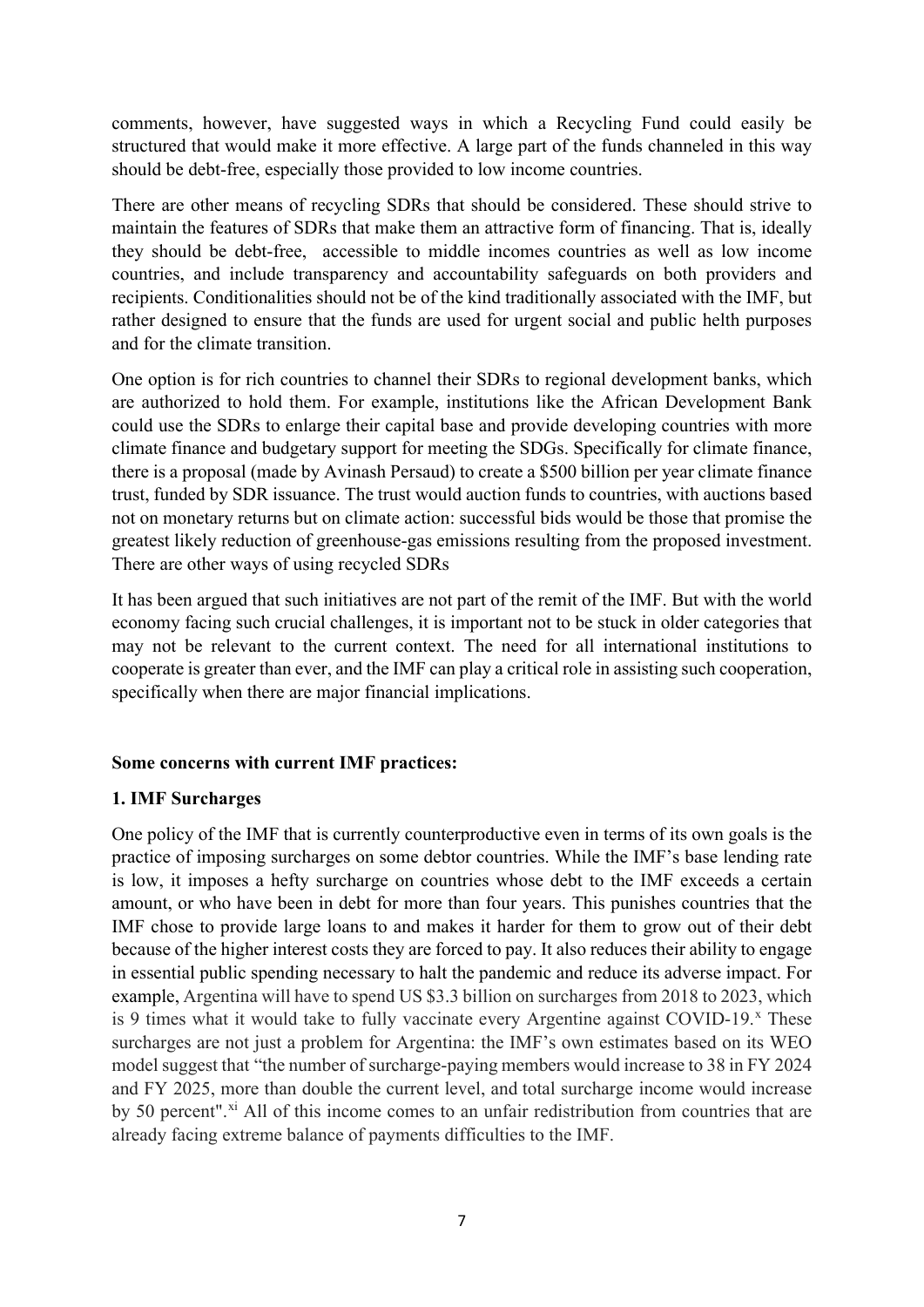The surcharges have become an important source of revenue for the IMF: it is estimated to receive more than \$4 billion in surcharges through end 2022, in addition to interest payments and fees. This amounts to nearly half of the revenue over this period, and indicates a significant increase in recent years, even though the IMF's own model makes it clear that it does not need this amount to add to its precautionary balances. These surcharges are hugely counterproductive for the countries that are forced to pay them, being imposed when they are already in distress and operating to worsen outcomes for both the borrowing country and its investors, affecting the government's ability to spend on essential services like health, on poverty reduction, and damaging economic prospects into the future.<sup>[xii](#page-8-11)</sup>

The ostensible purpose of providing a disincentive for countries to keep borrowing from the IMF cannot be justified, given that all countries now seek to avoid borrowing from the IMF as much as possible, given the onerous conditionalities that are imposed. The costs to the country concerned and to the IMF's own presumed goals with respect to that country, far outweigh the monetary gains to the IMF, which are in any case unjustified. Individual countries cannot be blamed for receiving large loans, when it is the IMF that decides which country to lend to, the amount and the conditions of the loan. Similarly, surcharges cannot be justified as payment for risk: given the IMF's preferred creditor status, there are almost no defaults.

# **2. Continued emphasis on conditionalities involving fiscal austerity and regressive taxation in IMF programmes**

The IMF continues to have double standards for some advanced and other countries on countercyclical spending and moves for fiscal austerity. The need for countercyclical macroeconomic policies is widely recognised in advanced economies, including the US; yet developing countries are forced to engage in procyclical policies. As a result, IMF programs impose policies on developing countries in balance of payments difficulties, that are not followed at all by the rich countries that are the major shareholders of the IMF. This was especially evident after the Global Financial Crisis of 2008-09<sup>xiii</sup>, but remain true today. While the IMF leadership explicitly recognised the need for countercyclical spending during the pandemic, and some emergency financing avoided procyclical conditions, in general its programs on the ground typically continued to impose conditions that required very rapid fiscal consolidation (starting as early as 2021) and emphasised relying on regressive forms of taxation like VAT that disproportionately hit the poor.<sup>[xiv](#page-8-13)</sup> The IMF's own review of its programs and conditionalities in 2018 noted that "Programs also appear to have systematically underestimated the impact of adjustment on growth. The regression analysis suggests that staff underestimated the growth impact of adjustment, both public and private".<sup>[xv](#page-8-14)</sup>

# **3. Inadequate response to climate challenges**

As the pre-eminent multilateral financing institution, the IMF has a major responsibility to recognise the significance of climate change and its macroeconomic, financial and developmental effects, and to work towards addressing climate challenges. This also requires a shift in its own monitoring and surveillance framework, to cover various types of climate risk including physical risk, transition risk, and spillover transition risk (resulting from climate policies of rich countries that hurt poor countries, such as a carbon tax with a carbon border adjustment mechanism that impacts hydrocarbon producers).<sup>[xvi](#page-8-15)</sup> In addition, the IMF needs to be bolder in devising financing strategies for climate mitigation and adaptation efforts in the Global South, which are currently hugely underfunded. Since such investments fall in the realm